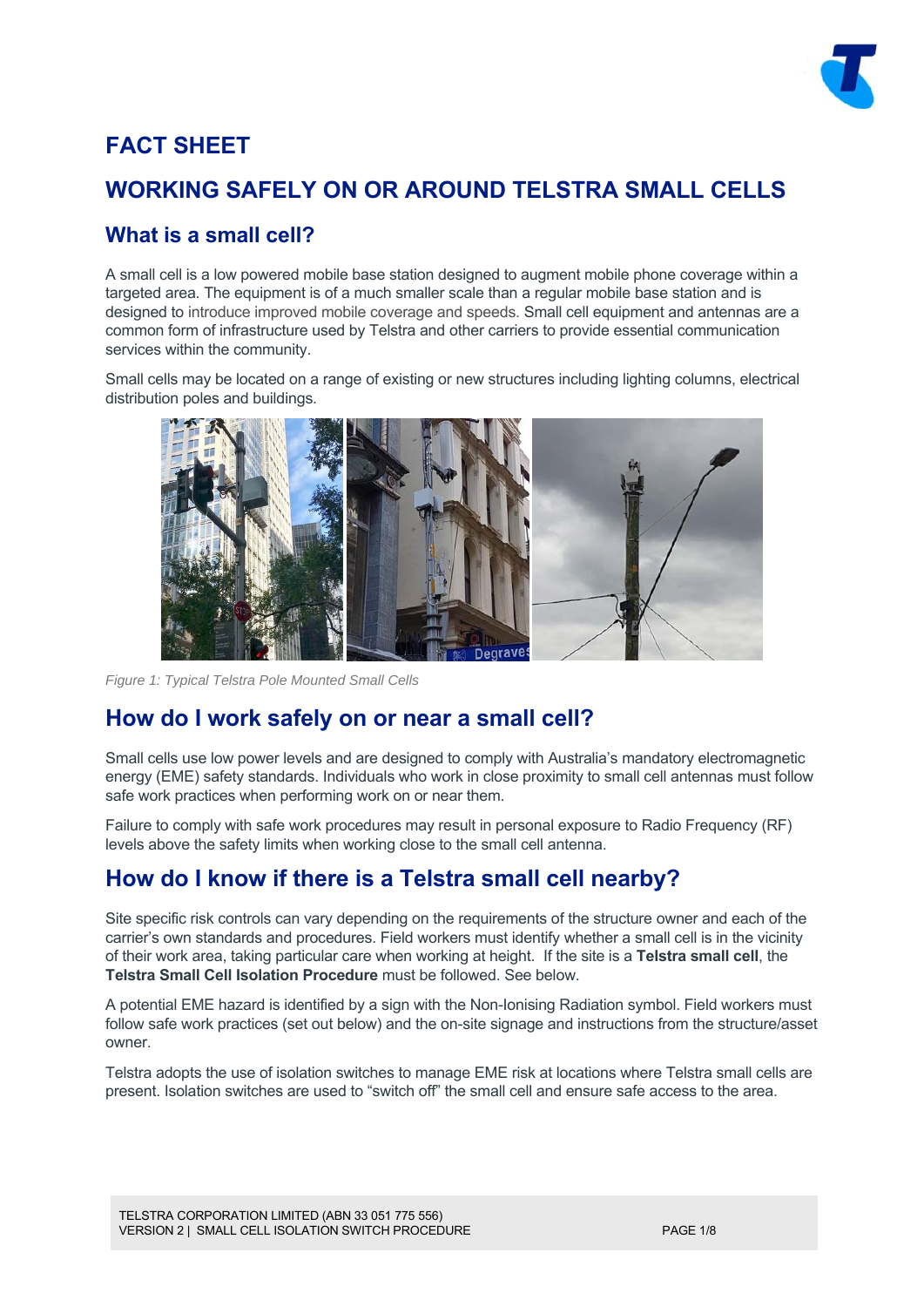

The following signage is **typically affixed to a structure** and indicates the **presence of a Telstra small cell and isolation switch**:

| <b>Affixed to small cell</b><br>antenna | Affixed 2m below the lowest<br>small cell antenna                                                                                                                                                                                                                                              | Affixed to side of pole hosting small cell<br>antenna                                                                                                                                                                                                                                                                                     |
|-----------------------------------------|------------------------------------------------------------------------------------------------------------------------------------------------------------------------------------------------------------------------------------------------------------------------------------------------|-------------------------------------------------------------------------------------------------------------------------------------------------------------------------------------------------------------------------------------------------------------------------------------------------------------------------------------------|
|                                         |                                                                                                                                                                                                                                                                                                | Telstra uses 2 types of Isolation Switches.<br>The site will either have a Mark "1" or "Mark<br>"2" isolation switch installed.                                                                                                                                                                                                           |
|                                         |                                                                                                                                                                                                                                                                                                | "MARK 1" TYPE ISOLATION SWITCH                                                                                                                                                                                                                                                                                                            |
|                                         |                                                                                                                                                                                                                                                                                                | $\bullet$<br>Ó<br>OFF<br>ON<br><b>Transmitting Antenna</b><br>Telstra<br><b>Small Cell</b><br>$\circ$<br>$\circ$<br>OFF<br>ON<br>∩<br>O<br><b><i>Facility</i></b> Is Being Mo.<br>AN LIGHT ON - UNIT PARCTIVE<br>JUGHTS - TILT OPERATED, UNIT<br>JUGHTS - TILT OPERATED, UNIT                                                             |
|                                         |                                                                                                                                                                                                                                                                                                | <b>OR</b>                                                                                                                                                                                                                                                                                                                                 |
| Non-Ionising<br><b>Radiation Symbol</b> | <b>Transmitting Antenna</b><br><b>RF Hazard above this point</b><br><b>Isolation Switch System in use</b><br>Do not proceed above this point<br>before antenna is switched off.<br><b>Consult RFNSA Website</b><br>RFNSA Site Number:<br><b>INSA Number</b><br>Contact Telstra on 0418 707 000 | "MARK 2" TYPE ISOLATION SWITCH                                                                                                                                                                                                                                                                                                            |
|                                         |                                                                                                                                                                                                                                                                                                | ۵<br><b>TELS TRA</b><br><b>Transmitting Antenna</b><br>ation Switch System in place for safe<br>and antenna device<br>Telstra<br><b>SOLATION UNIT</b><br><b>S6I US GTM-CPPC</b><br>8<br><b>Small Cell</b><br><b>KAMP</b><br>on 0418 707<br>ty is Being Monit<br>$\bullet$<br>$\bullet$<br>۰<br>$\bullet$<br><b>OFF</b><br>ON<br>$\bullet$ |

**If there is no isolation switch at the site, you must contact the relevant carrier/facility owner on the contact details listed on the signage at the site.**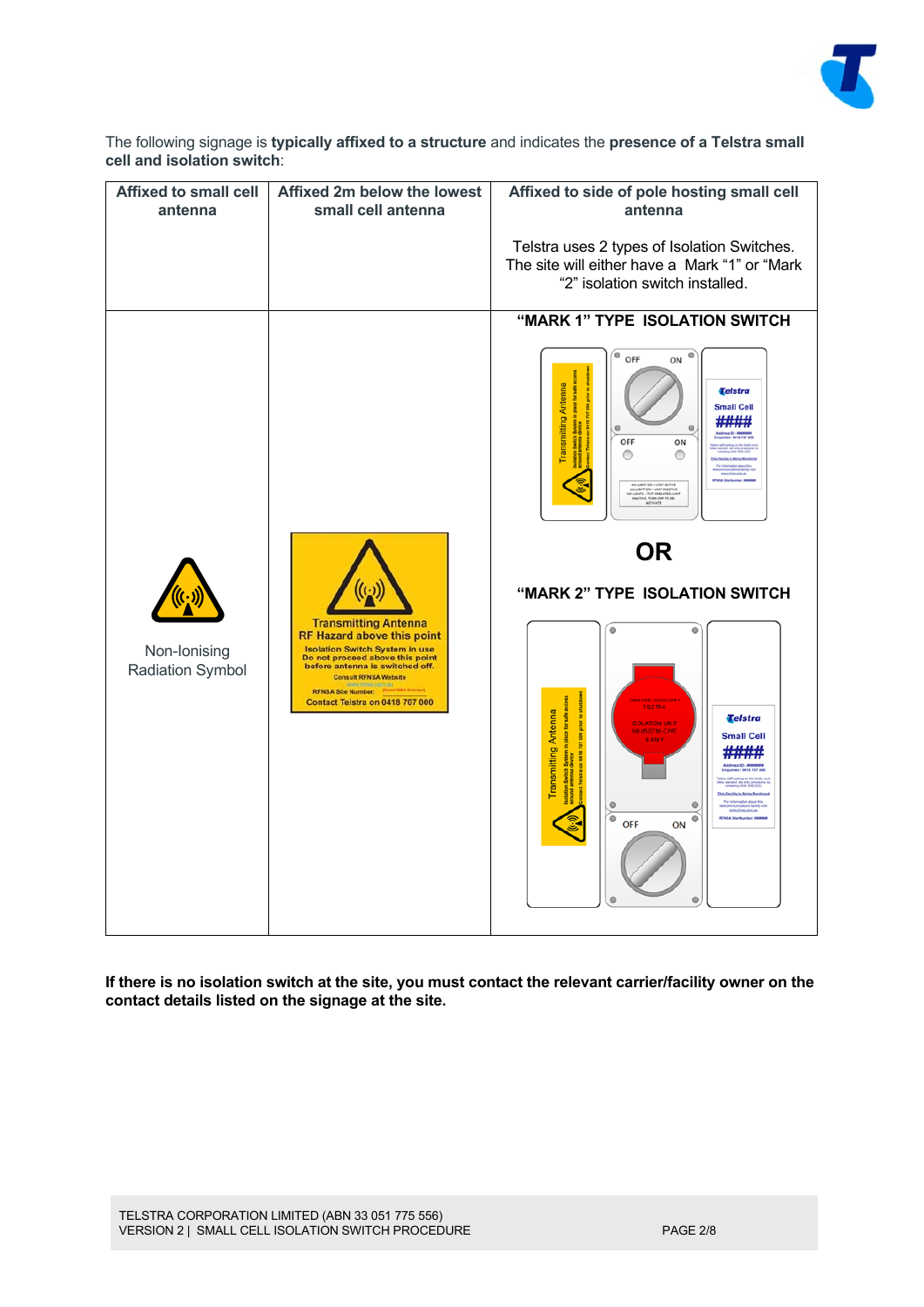

### **Telstra Small Cell Isolation Procedure - Mark "1" Type Isolation Switch**

If the Isolation Switch looks like this, then it is a **Mark 1** switch and the following procedure is to be followed. (If the Isolation Switch is a Mark 2 switch please refer to the "Mark 2" procedure below).



This Procedure applies to the Telstra Mobile Network Small Cell facility installed on your infastructure.

You must ensure that prior to accessing the area around the Small Cell antenna/s, the Small Cell is switched off. When you turn off the Small Cell, an alarm is triggered at Telstra's Global Operations Centre (GOC), alerting us to the fact that the Small Cell has been disabled.

If you have advance notice that you or someone else will need to access the pole you must contact the GOC on 0418 707 000 or via MS-RACS@team.telstra and advise that the Small Cell will be switched off or "powered down". You will need to specify the location of the Small Cell (obtained from the site identification label), the date, time and duration that access is required.

The GOC is staffed 24 hours per day, 7 days a week. By informing us of the planned power down, we will know that the Small Cell has been disabled due to the Isolation Switch being activated and not due to a fault.

*In the event of an emergency, you should activate the Isolation Switch immediately and contact the GOC when safe to do so.*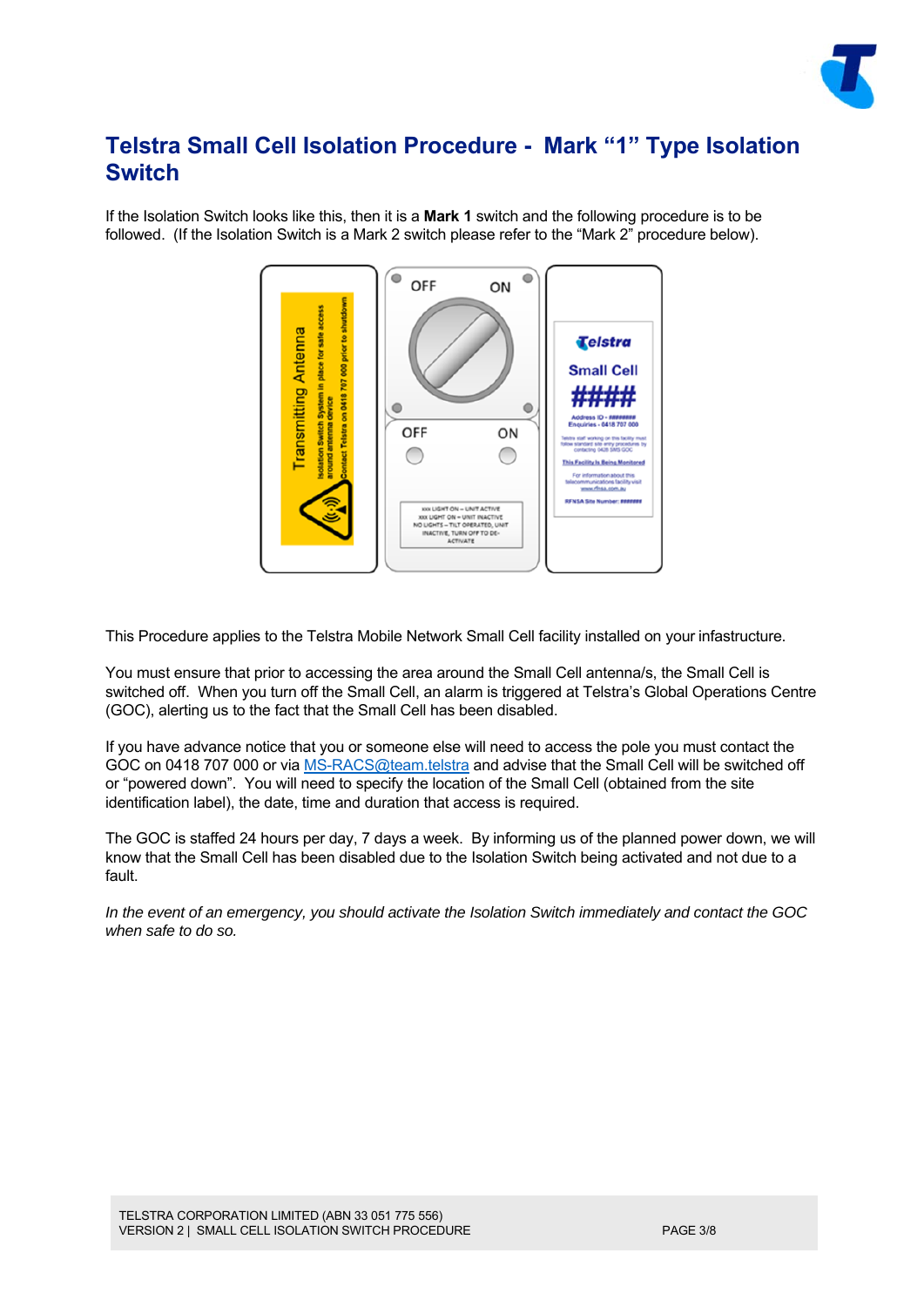

#### **Procedure for Activation of the Isolation Switch Mark 1**

**Step 1:** Locate the site identification label. It will typically be situated on the pole or in close proximity to the pole, directly on or near the RF Isolation Switch. The information on this label will assist you with completing the next step.



**Step 2:** Contact the GOC on 0418 707 000 or via **MS-RACS@team.telstra** and advise that the Small Cell will be switched off or powered down to ensure the safety of people working in close proximity to the antenna/s. You will need to specify the location of the Small Cell, the date, time and duration that access is required.

**Step 3:** Check the status of the lights and position of the rotary dial on the isolation switch. The "UNIT ACTIVE" light should be illuminated as indicated on the switch labelling and the rotary dial in the "ON" position. This means that the site and antenna/s are energised.

If no lights are illuminated, the site *may* be de-energised due to mains supply failure to the unit or activation of the tilt-over switch. Continue with isolation procedure to ensure the site is safely de-energised throughout work activities.

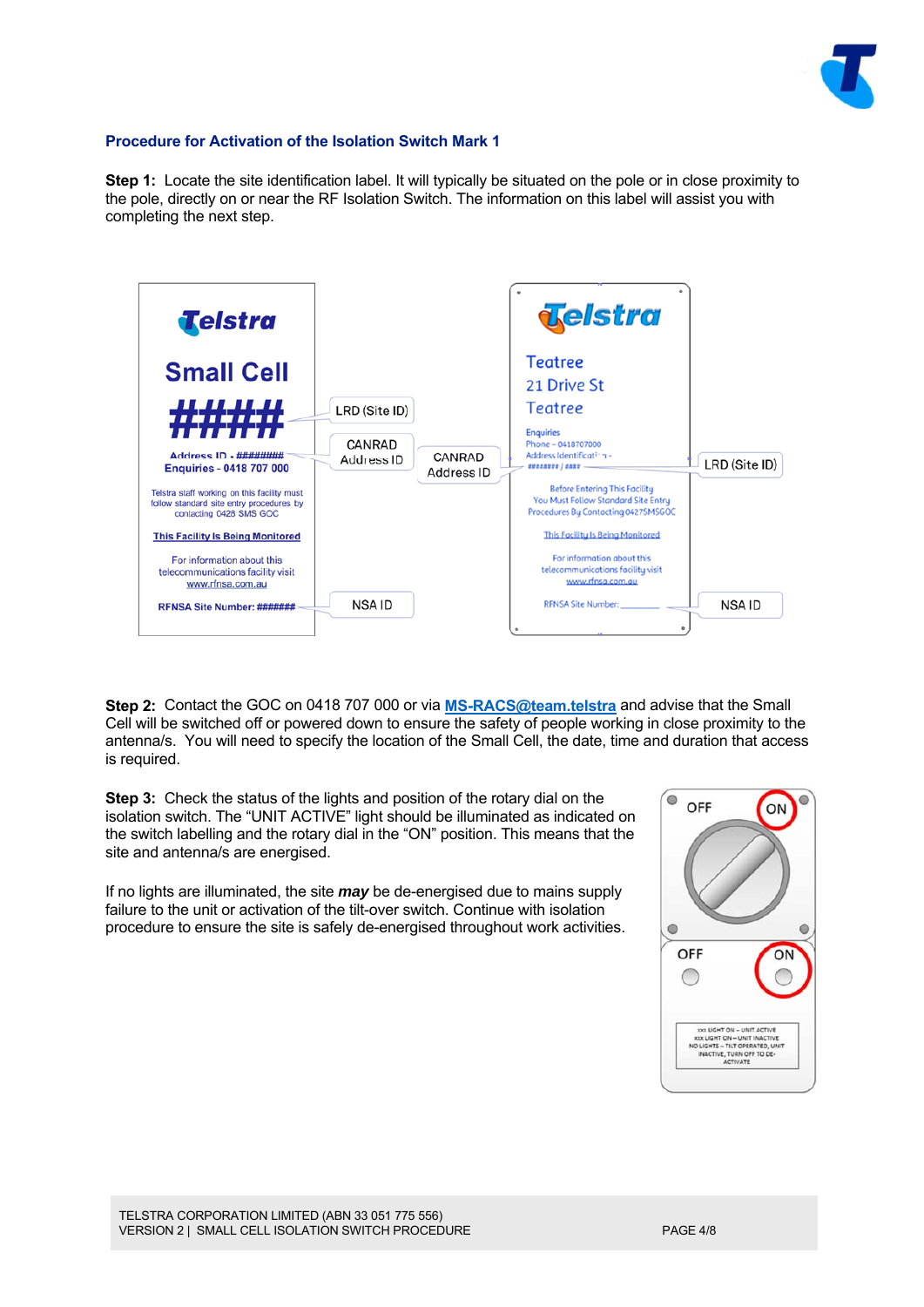

If no lights are illuminated, the site *may* be de-energised due to mains supply failure to the unit or activation of the tilt-over switch. The switch must be in the "OFF" position to continue.

**Step 5:** Confirm with the GOC staff that the Small Cell has been successfully de-activated, has sent alarm information and it has been received at the GOC. Unless there is an emergency, you **must** not enter the area around the antenna/s until the GOC has confirmed the Small Cell is off.

**Step 6**: A "Danger Tag" should be affixed to the Isolation Switch enclosure to ensure the Small Cell is not accidentally switched on while works are in progress.

**Step 7**: Proceed with the work activities.

#### **Procedure for De-Activation of the Isolation Switch Mark 1**

**Step 8:** Confirm that all work activities have been completed and people have vacated the area around the antenna/s to ensure the Small Cell can be safely re-activated.

**Step 9:** Remove the "Danger Tag" from the Isolation Switch enclosure.

**Step 10:** Restore the Isolation Switch to the "ON" position. Observe the lights. The "UNIT ACTIVE" light should be illuminated as indicated on switch labelling.

**Step 11:** Contact the GOC on 0418 707 000 or via **MS-RACS@team.telstra** and advise that the works have been completed and the isolation switch has been restored to its normal operational position.

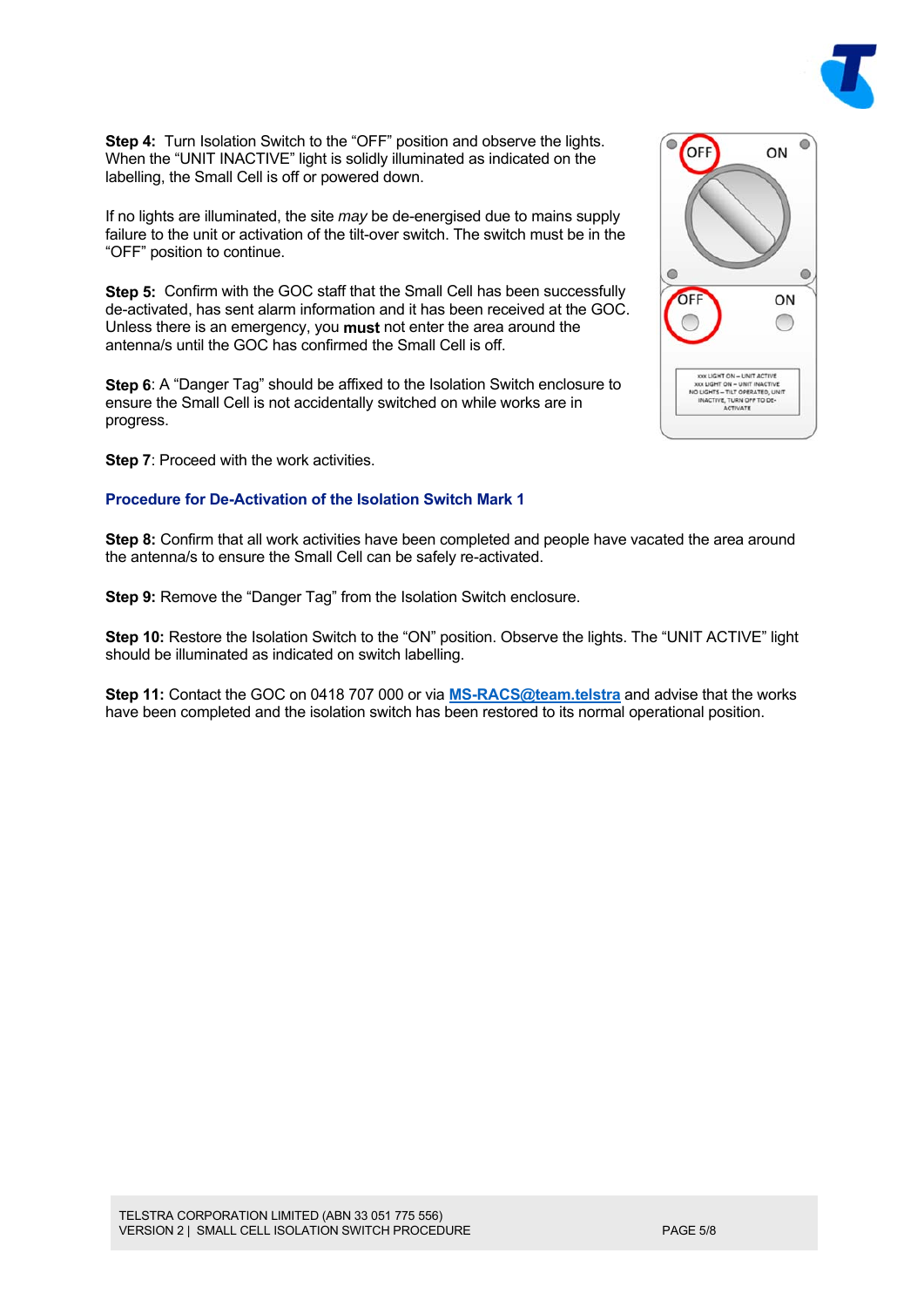

### **Telstra Small Cell Isolation Procedure - Mark "2" Type Isolation Switch**

If the Isolation Switch looks like this, then it is a **Mark 2** switch and the following procedure is to be followed. (If the Isolation Switch is a Mark 1 switch please refer to the "Mark 1" procedure above).



This Procedure applies to the Telstra Mobile Network Small Cell facility installed on your infastructure.

You must ensure that prior to accessing the area around the Small Cell antenna/s, the Small Cell is switched off. When you turn off the Small Cell, an alarm is triggered at Telstra's Global Operations Centre (GOC), alerting us to the fact that the Small Cell has been disabled.

If you have advance notice that you or someone else will need to access the pole you must contact the GOC on 0418 707 000 or via MS-RACS@team.telstra and advise that the Small Cell will be switched off or "powered down". You will need to specify the location of the Small Cell (obtained from the site identification label), the date, time and duration that access is required.

The GOC is staffed 24 hours per day, 7 days a week. By informing us of the planned power down, we will know that the Small Cell has been disabled due to the Isolation Switch being activated and not due to a fault.

*In the event of an emergency, you should activate the Isolation Switch immediately and contact the GOC when safe to do so.*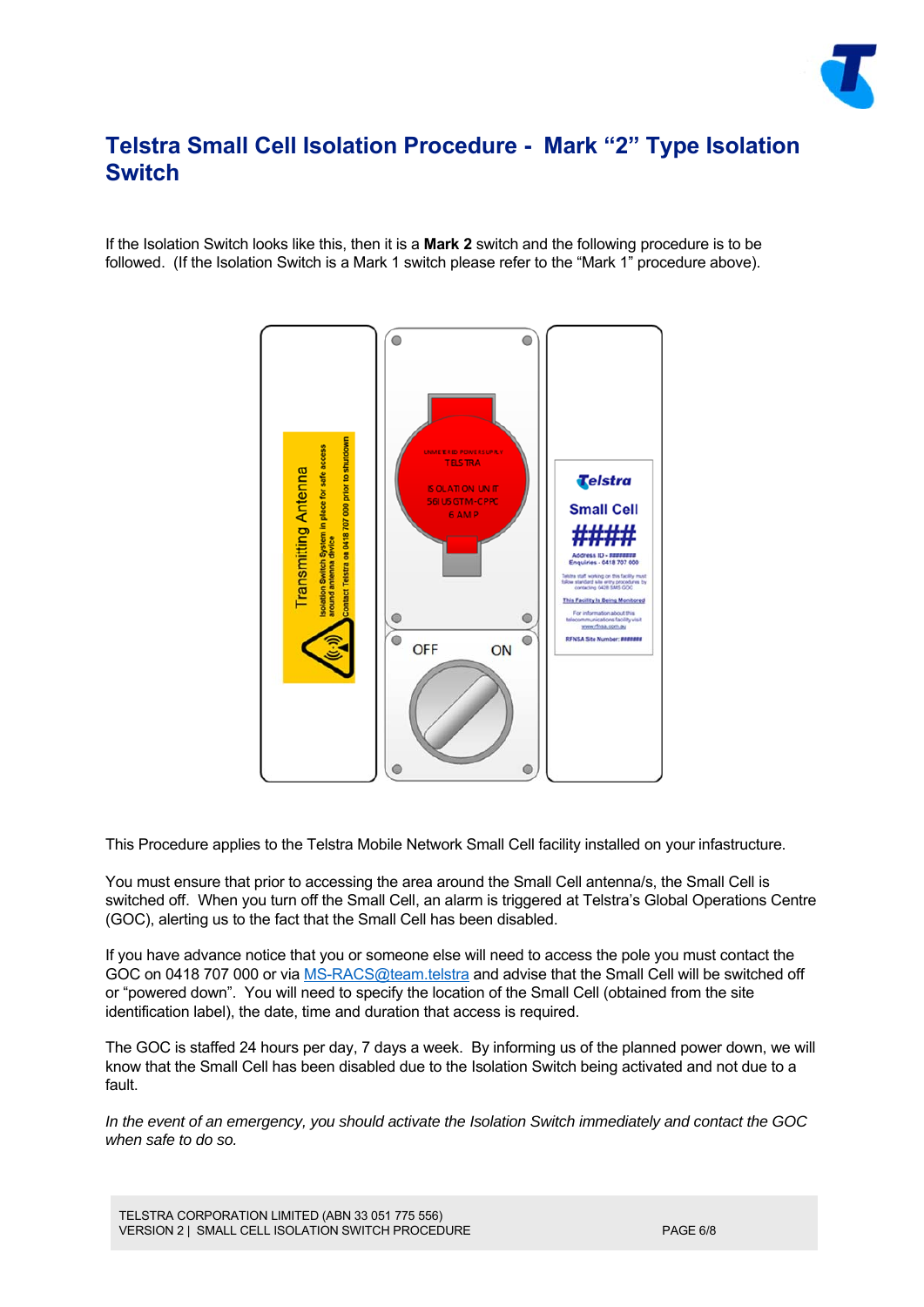

#### **Procedure for Activation of the Isolation Switch Mark 2**

**Step 1:** Locate the site identification label. It will typically be situated on the pole or in close proximity to the pole, directly on or near the RF Isolation Switch. The information on this label will assist you with completing the next step.



**Step 2:** Contact the GOC on 0418 707 000 or via **MS-RACS@team.telstra** and advise that the Small Cell will be switched off or powered down to ensure the safety of people working in close proximity to the antenna/s. You will need to specify the location of the Small Cell, the date, time and duration that access is required.

Step 3: Check the position of the rotary dial on the isolation switch. The rotary dial in the "ON" position. This means that the site and antenna/s are energised.